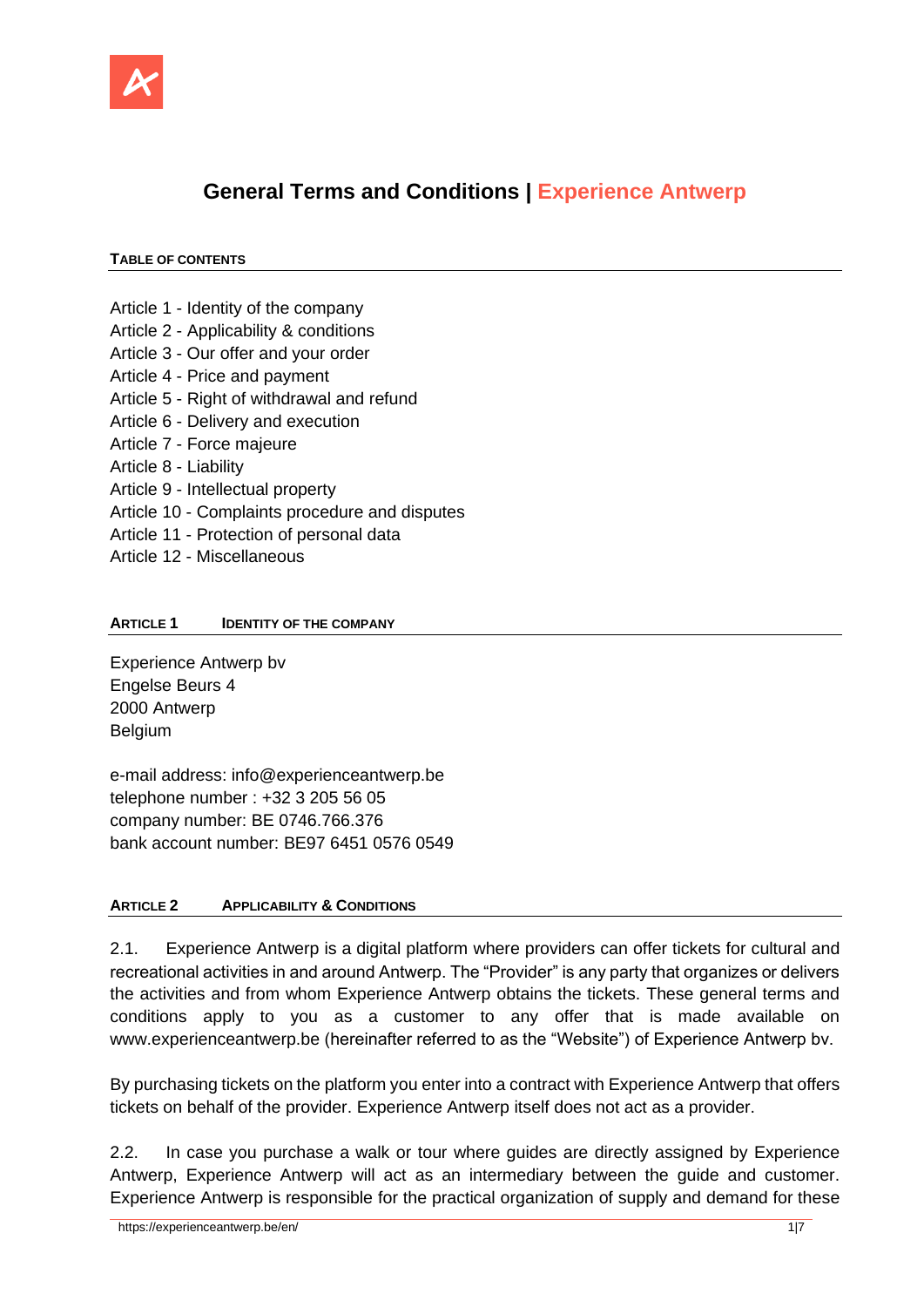

offers. Experience Antwerp is also responsible for the collection of the revenues from the customer and the payment to the guide.

Without being exhaustive, it concerns these purchases: assignments carried out by KGVAgidsen/Antwerpse Stadsgidsen, assignments that take place in the following museums of Antwerp (MAS, Museum Plantin Moretus, Red Star Line, Rubenshuis, Maagdenhuis, Vleeshuis, Middelheim Museum, Museum Mayer van den Bergh, Erfgoedbibliotheek HC, Letterenhuis, FoMu, DIVA, MOMU) and assignments that take place with providers that use the guides module of Experience Antwerp: Snijders Rockoxhuis, Port of Antwerp Havenhuis, University of Antwerp, Herita,….

2.3. We deliver worldwide. If you place an order with us, you will receive the tickets electronically by email.

2.4. You must be at least 16 years old to place an order. If you are not 16, we ask you to consult your parents or legal guardian to place the order. If we notice that an order has been placed by a minor, we may refuse the order.

2.5. The customer must keep his chosen password confidential and take appropriate measures to prevent third parties from obtaining it.

2.6. Creating more than one user account for the same natural or legal person is not allowed. The user account is not transferable.

2.7. Placing an order on the website constitutes explicit acceptance of our general terms and conditions, which are always available via the website. Experience Antwerp reserves the right to amend these general terms and conditions at any time, with the amendments taking effect as soon as they are published on the website.

2.8. On our website you will find the most recent version of our general terms and conditions, which you can always save or print. We recommend you to do so at all times.

## **ARTICLE 3 OUR OFFER AND YOUR ORDER**

3.1. When an offer has a limited period of validity or is subject to certain conditions, we will explicitly mention this in the offer.

3.2. We always describe as completely and accurately as possible the services offered and how the ordering process will proceed. In any case, the description is sufficiently detailed to allow you to make a proper assessment. If we use images, they are a true representation of the services offered. In case of a mistake in the description or images, we or our providers are not obliged to deliver to you.

3.3. The providers are responsible for the accuracy and correctness of the offers posted on our Website. Details of the activities such as content, time, capacity, experience and description are provided by the providers without Experience Antwerp being liable for this.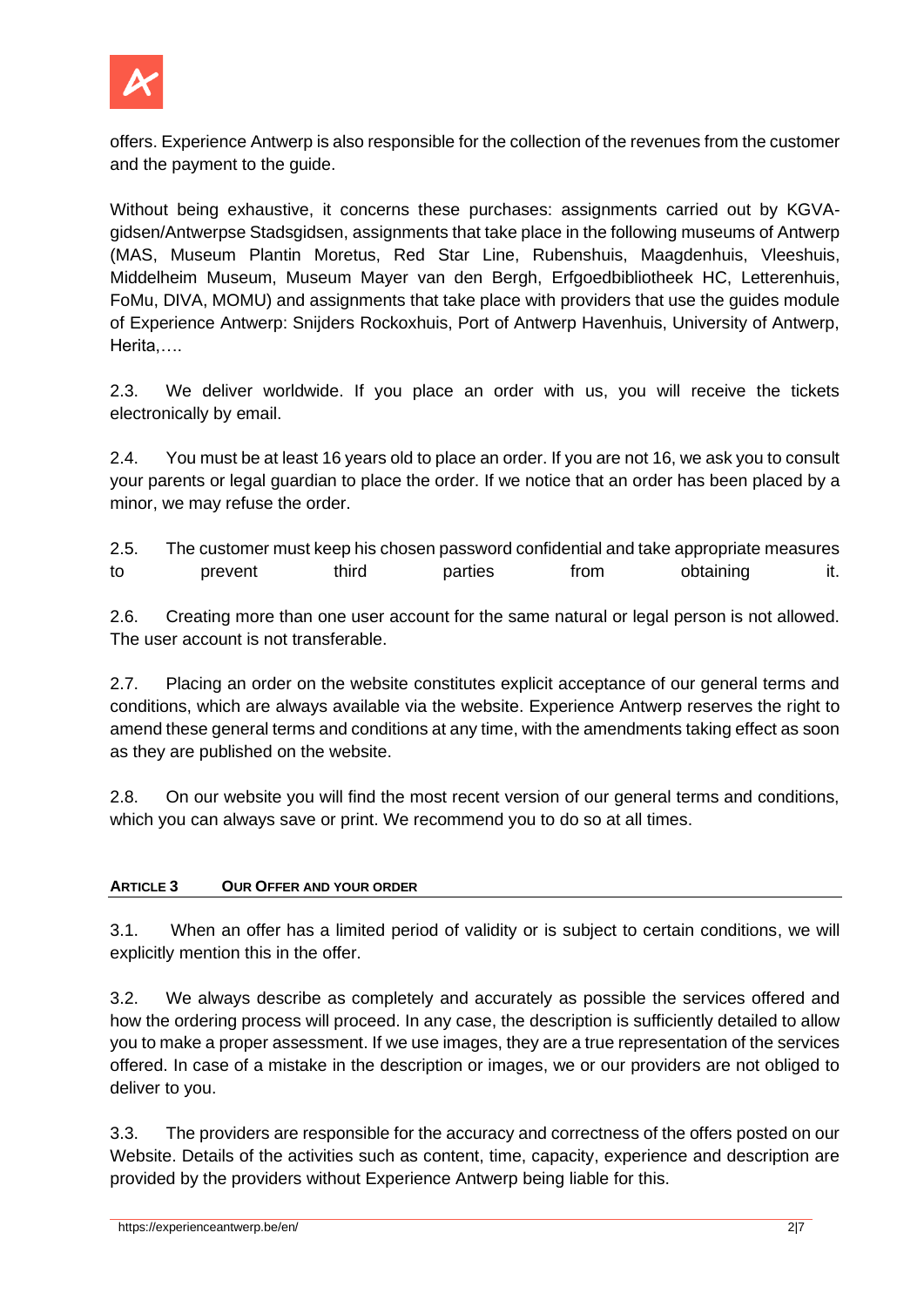

3.4. With regard to the offer as described under article 2.2, Experience Antwerp is responsible for the accuracy and correctness of the information that is displayed and may be liable for any refunds.

3.5. It is up to the customer and each ticket holder to check whether the purchased activity has been cancelled or changed such as date, location of the activity. If the provider informs us that an activity is cancelled or relocated, we will make every effort under our administrative responsibility to inform you. Additional clauses regarding cancellations and refunds can be found in article 5 of these general terms and conditions.

3.6. Your order is complete and the agreement is final as soon as we have received your booking. Then we will check your booking and afterwards you will receive a confirmation email with an overview of your booking. Payments are due immediately. We accept MasterCard, Visa, Cartes Bancaire, American Express, Bancontact, Maestro, Ideal, Sofort, Apple Pay, Samsung Pay, AliPay, Wechat Pay. If the issuer of your card refuses your payment to us, we cannot be held responsible for delays in delivery and/or non-delivery of your order. Orders without valid payment in the name of the registered cardholder will not be accepted or processed.

3.7. On request, payment may exceptionally be delayed for specific groups of customers such as schools. You can contact us for this through the online contact form on [www.experienceantwerp.be.](http://www.experienceantwerp.be/)

3.8. To purchase a ticket, you must add the ticket to your shopping basket. Afterwards, you create your personal account or enter your contact and billing information without creating an account. In the last step you get an overview of your order, you accept our terms and conditions and confirm your payment by clicking on the order button with payment obligation. Once you have completed these steps, your purchase is final.

3.9. We guarantee the authenticity of the tickets insofar as they were purchased on the Website [www.experienceantwerp.be.](http://www.experienceantwerp.be/)

## **ARTICLE 4 THE PRICE AND PAYMENT**

4.1. During the period we mention in the offer, prices do not change, except for price changes due to changes in VAT rates.

4.2. Our prices include all taxes, VAT, duties and services. So you will never be faced with surprises. However, we can decide to charge shipping costs, additional service costs and / or transaction costs on top of the mentioned price. In that case, we will always inform you before you place your order.

4.3. We can only receive payments through the payment modules offered on our website. After a confirmation of your payment you will receive your tickets.

4.4. If you do not receive the deferred payments referred to in article 3.7, 7 days before the date on which your order will be executed, Experience Antwerp has the right to charge additional costs. A non-immediate payment does not prevent the contract between the customer and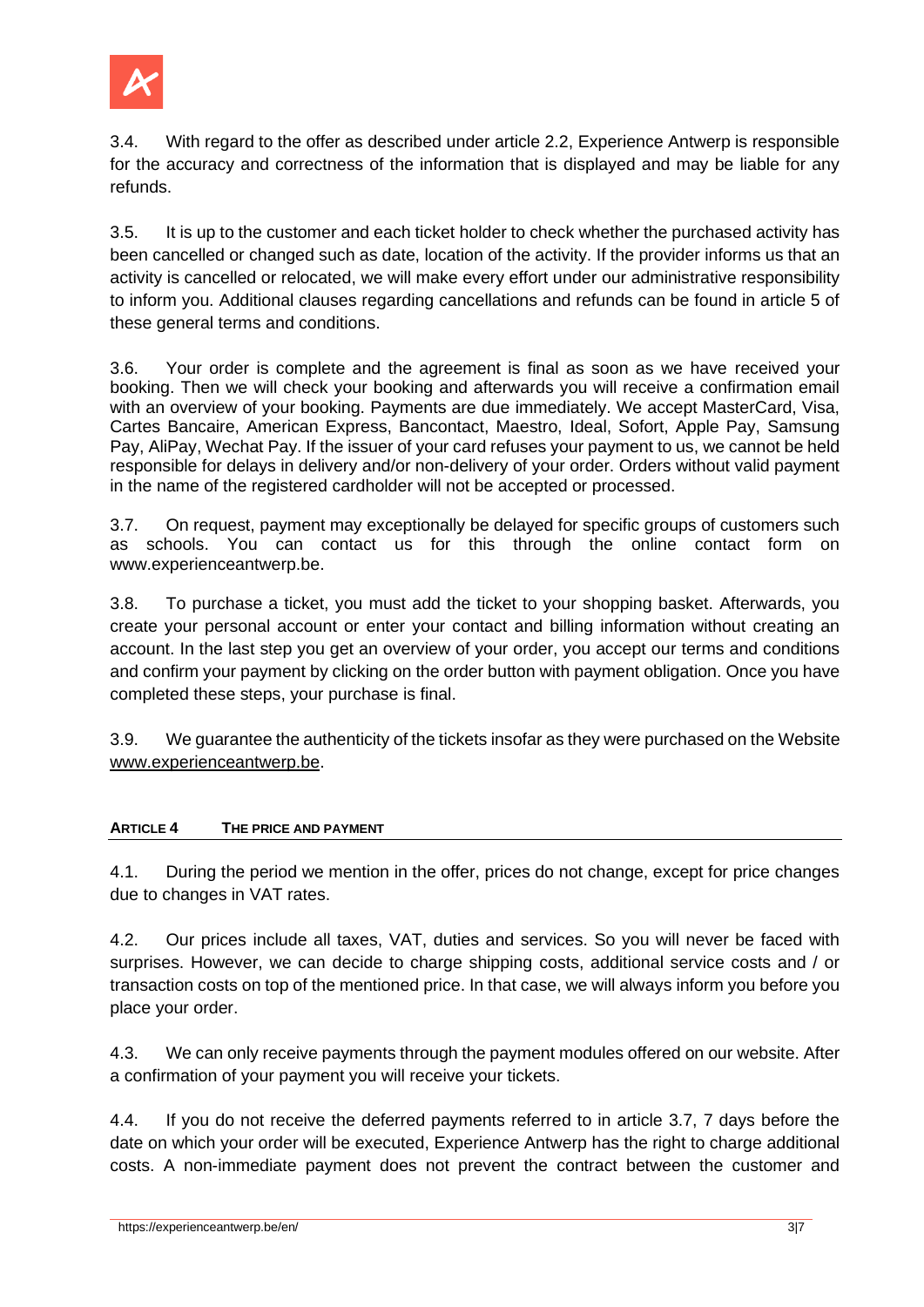

Experience Antwerp from being legally concluded from the moment the ticket is sent by Experience Antwerp.

4.5. In order to guarantee a secure online payment and the security of your personal data, the transaction data is encrypted with SSL technology. To pay with SSL, you do not need any special software. You can recognize a secure SSL connection by the "lock" in the bottom status bar of your browser.

4.6. For services provided by a natural person, no invoice will issued. For these purchases, a VAT registered customer receives an expense note. Invoices are issued after the activity has taken place. The customer can request a copy via the contact form on the website.

4.7. Walks or guided tours can consist of several components from different service providers. As a result, a VAT registered customer can receive several invoices or expense notes.

4.8. If an electronic payment has failed and/or Experience Antwerp exceptionally accepts a bank transfer for the payment of the purchase, the stipulated payment term must be respected. In case of late payment or non-payment within the stipulated payment period, an interest of 1,5% (consumer) or 8,0% (legal person) per year and a fixed compensation of 15% of the invoiced amounts that have not been paid on the due date, with a minimum of 40 EUR, shall be due by right and without formal notice, irrespective the right to legal compensation. Any reminder for payment that Experience Antwerp is required to send to the client will be at the expense of the client. Experience Antwerp will charge a flat rate of 10 EUR.

## **ARTICLE 5 RIGHT OF WITHDRAWAL AND REFUND**

5.1. In accordance with Article VI.53, 12° of the Code of Economic Law, the customer does not have a right of withdrawal for the provision of services related to leisure activities, if the contract provides for a specific date or period of performance. The right of withdrawal does not apply to the purchase of tickets on the website of Experience Antwerp.

5.2. In case of loss or theft of the tickets, they will not be refunded or exchanged. After contacting our customer service department, we can always resend the tickets electronically.

5.3. Whether or not linked to a purchased walk or a guided tour, entrance tickets purchased on our website will not be refunded.

5.4. Concerning the purchase of walks or guided tours as described under article 2.2: in case you cancel at least seven calendar days before the date of the planned activity, you will receive a full refund of the purchase price of the guided tour or walk, except for the cancellation fee of 10 euros. If you cancel within seven calendar days before the date of the planned activity or if you do not show up, there will be no refund.

5.5 In case the cancellation is the result of an interruption or disruption of access to the platform (e.g. technical error), Experience Antwerp will make every reasonable effort to rectify this interruption. If the interruption is due to an error by an external third party, as a result of which the activity is still cancelled, the customer is entitled to a refund of the ticket.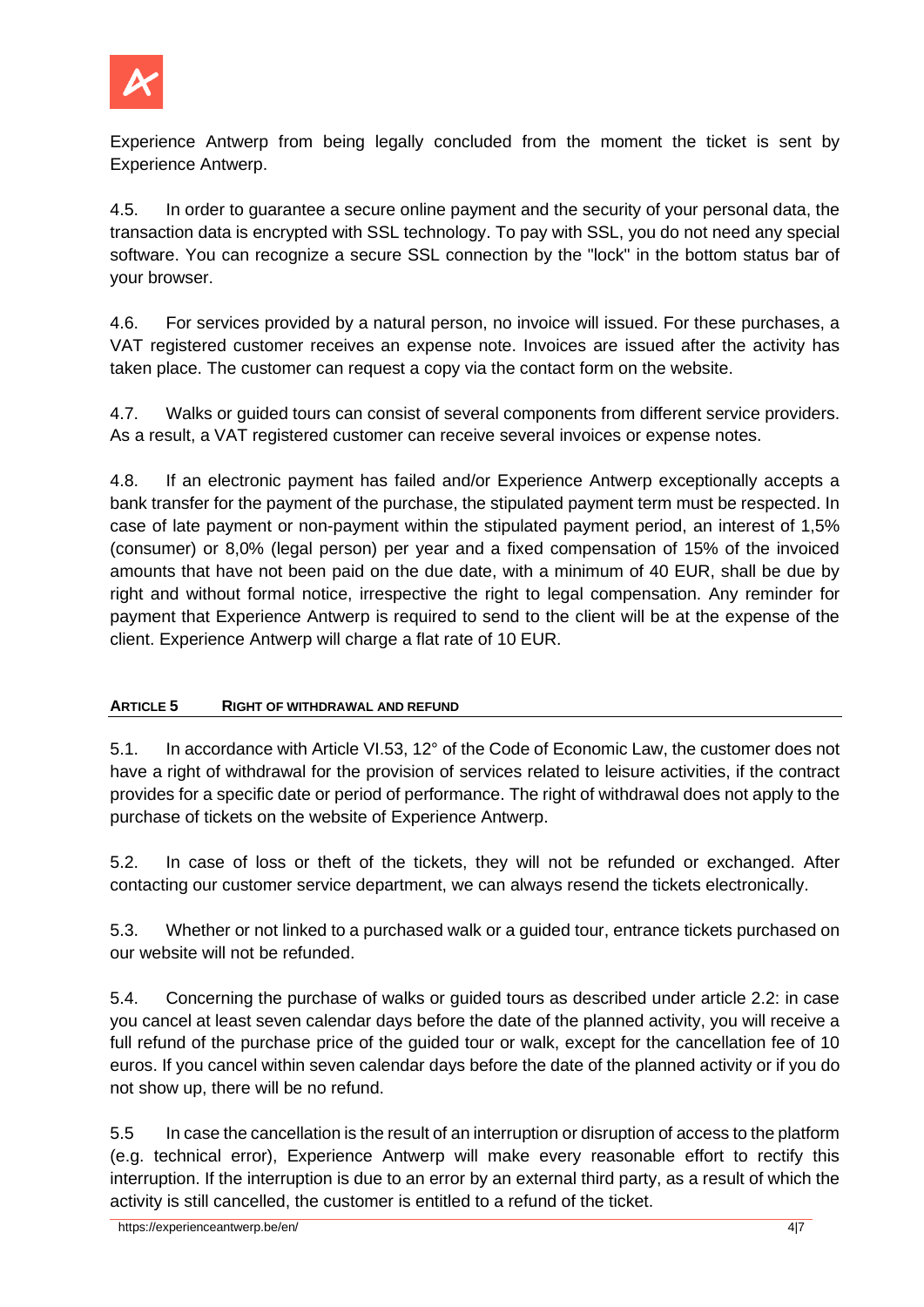

5.6. In case the provider is not able to perform the agreed service, you can claim a refund of a purchase. As a customer you can only claim the refund against the relevant provider. If the provider agrees to reimburse, the provider can also handle the refund through Experience Antwerp. In order to simplify the process for the user, it is recommended to communicate through Experience Antwerp.

5.7. In case that the provider is not able to perform the agreed service due to force majeure as stipulated in article 7 of these general terms and conditions, a voucher for the identical product will be offered to customers with the Belgian nationality. Customers with a foreign nationality receive a full refund.

# **ARTICLE 6 DELIVERY AND EXECUTION**

6.1. All tickets will be delivered to the email address indicated by the customer or the chosen method after conclusion of the contract and after payment.

6.2. The providers themselves are responsible for the execution of the services (such as time, capacity, experience, description, ...) and are obliged to provide the services that you have requested.

6.3. When you, as a customer, purchase a walk or tour where guides are directly assigned by Experience Antwerp, as described under article 2.2., the guide is obliged to deliver the services that you have requested.

6.4. When you, as a customer, purchase a walk or tour where guides are directly assigned by Experience Antwerp, as described under article 2.2., do not arrive on the scheduled time, there will only be guided until the originally agreed time. The guide does not cover any entries, drinks or other bills.

6.5. You are responsible for arriving on time at the communicated meeting point in case of fixed times. If you come from abroad, you must provide the necessary travel documents (passport, etc.) and you are responsible for compliance with health regulations, etc. You are responsible for ensuring that you arrive on time.

6.6. The provider has the right not to admit you to or exclude you from an activity if you, as a person, do not meet the conditions for participation, if your participation would endanger yourself or others or would in any other way permanently hinder or obstruct the performance of the activity. In these cases, the price paid is non-refundable.

## **ARTICLE 7 FORCE MAJEURE**

7.1. In case of force majeure, Experience Antwerp is not obliged to fulfill its obligations, but will make all reasonable efforts to limit the consequences of the force majeure situation. In that case, Experience Antwerp can either suspend its obligations during the period of the force majeure, or apply the voucher scheme as described under article 5.6, or terminate the agreement definitively.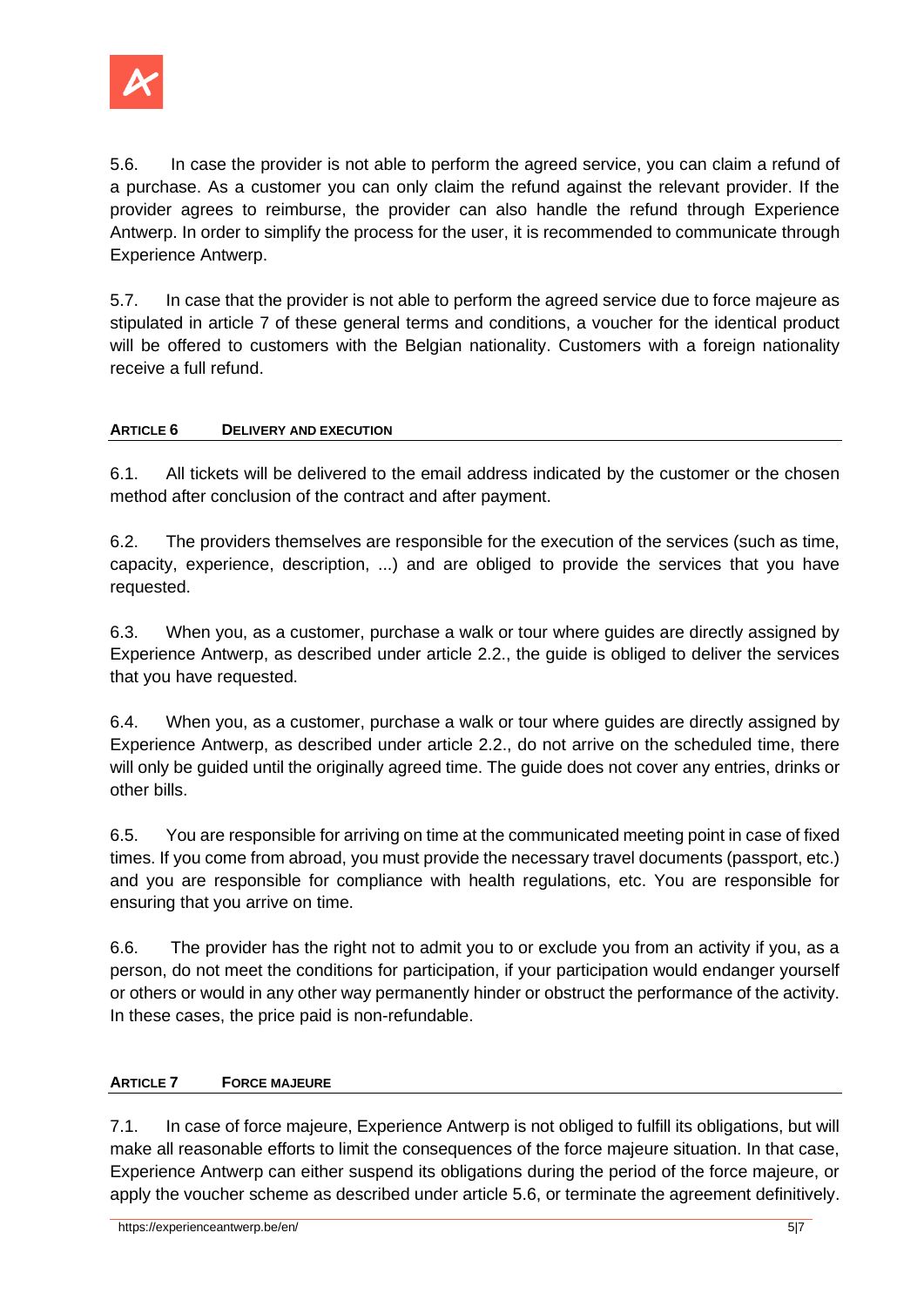

In case of force majeure, Experience Antwerp is released from any contractual or extra-contractual liability of the occurrence of force majeure.

7.2. Force majeure is any unforeseeable circumstance beyond our will and control that prevents the fulfillment of our obligations in whole or in part. Without being exhaustive, we understand below, among other things, strikes, fire, epidemic or pandemic, flood, operational/ business disruptions, power failures, disruptions in a (telecommunications) network or connection or communication systems used and / or the unavailability of our website at any time, non-delivery or late delivery by suppliers or other third parties engaged, …

## **ARTICLE 8 LIABILITY**

8.1. We do not guarantee the accuracy of the information of the offer available on our Website. Nor does Experience Antwerp guarantee the negligence of the provider, the experience, description of the service, .... We may receive complaints about this and inform the provider who is responsible for the information regarding the content, experience and description of the service.

Under no circumstances can we be held liable for any damage resulting from the information provided by the provider to the customer.

8.2. We guarantee the accuracy of the information of the offer available on our website with regard to the offers described under article 2.2. and we are liable for any damage that would result from the information we make available related to these offers.

8.3. In case of an interruption or disruption of access to the platform (e.g. technical error), Experience Antwerp will make every reasonable effort to rectify this interruption. Experience Antwerp will then only guarantee the direct damage if the disruption of access to the platform is due to an error on the part of Experience Antwerp itself. Under no circumstances can Experience Antwerp be held liable for damages resulting from interruptions or malfunctions that are due to an error of the provider or another third party.

## **ARTICLE 9 INTELLECTUAL PROPERTY**

9.1. Our website, logos, texts, photos, names and in general all our communications are protected by intellectual property rights owned either by us or by our suppliers or other entitled parties (Provider).

9.2. It is prohibited to use and / or make changes to the intellectual property rights as described in this article. For example, you may not copy or reproduce drawings, photos, names, texts, logos, color combination, etc… without our prior and explicit written consent.

## **ARTICLE 10 COMPLAINTS PROCEDURE AND DISPUTES**